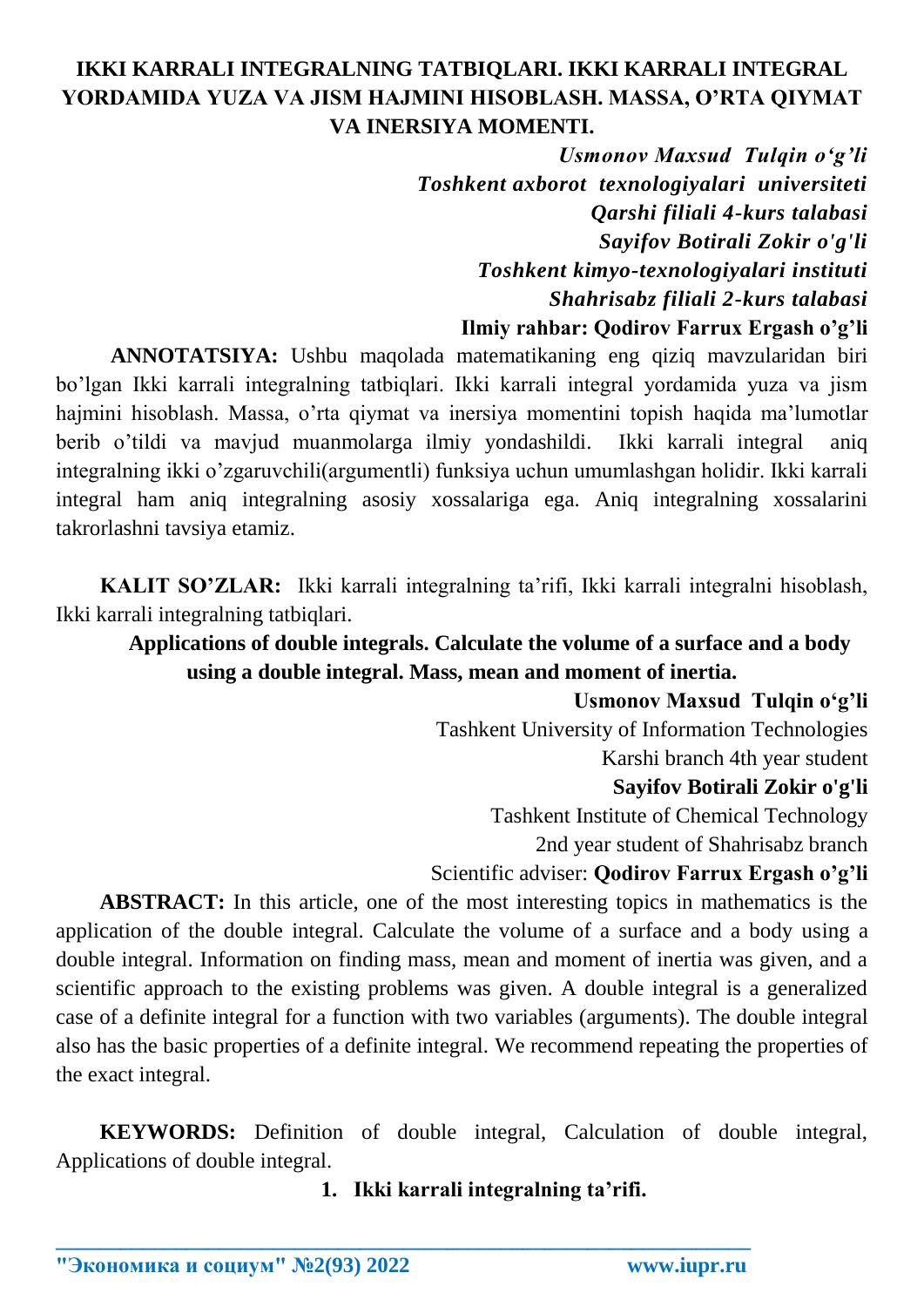funksiya biror *D* sohada aniqlangan bo'lsin. *D* sohani *n* ta *Di* qismlarga bo'lamiz. Har bir  $D_i$  qismda  $P_i(x_i, y_i)$  bittadan nuqta tanlaymiz hamda

$$
S_n = \sum_{i=1}^n f(x_i, y_i) \Delta S_i \tag{1}
$$

yig'indini to'zamiz. (1) yig'indiga *f* (*x*, *y*) funksiya uchun *D* sohadagi *integral yig'indi* deyiladi.  $\lambda$  qism sohalar diametrlarining eng kattasi bo'lsin.  $\Delta S_i$ ,  $D_i$  sohaning yuzi.

 $f(x, y)$ funksiya biror *D* solada anqlangan bo'lsin. *D* solani *n* ta<br>
bo'lamiz. Har bir *D*<sub>3</sub> cismede *P*<sub>(*x*, *x*) bittadan tuqta tunlaymiz handa<br>
yig`indini to'zaniz. (1) yig`indiga *f* (*x, y*)funksiya uchun<br>
dyig</sub> **Ta'rif.** (1) integral yig'indining, qismlarga bo'linish usuliga, *Pi* nuqtalarning tanlanishiga bog'liq bo'lmagan  $\lambda \rightarrow 0$  dagi limiti mavjud bo'lsa, bu limitga  $f(x, y)$ funksiyaning D sohadagi *ikki karrali integrali* deyiladi va

$$
\iint\limits_{D} f(x, y) ds
$$

simvol bilan belgilanadi.

Ikki karrali integral aniq integralning ikki o'zgaruvchili(argumentli) funksiya uchun umumlashgan holidir.

Ikki karrali integral ham aniq integralning asosiy xossalariga ega. Aniq integralning xossalarini takrorlashni tavsiya etamiz.

### **2. Ikki karrali integralni hisoblash.**

Ikki karrali integralni hisoblash ikkita aniq integralni ketma-ket hisoblashga keltiriladi. *D* soha  $y = y_1(x)$ ,  $y = y_2(x)$  funksiyalar grafklari hamda  $x = a$  *va*  $x = b$ to'g'ri chiziqlar bilan chegaralangan bo'lsin, ya'ni

$$
\begin{cases}\na \le x \le b \\
y_1(x) \le y \le y_2(x)\n\end{cases}
$$

tengsizliklar bilan aniqlangan bo'lsa, ikki karrali integral quyidagicha hisoblanadi:

$$
\begin{cases}\n\big[ y_1(x) \le y \le y_2(x) \big] \\
\text{tengsizliklar bilan aniqlangan bo'lsa, ikki karrali integral quyidagicha hisoblan} \\
\iint_D f(x, y) \, ds = \int_a^b \left[ \int_{y_1(x)}^{y_2(x)} f(x, y) \, dy \right] \, dx = \int_a^b \left[ \int_{y_1(x)}^{y_2(x)} f(x, y) \, dy \right] \, dy\n\end{cases} \tag{1}
$$

Oxirgi aniq integral *ichki integral* deb ataladi va uni hisoblashda *x* ni o'zgarmas deb, integrallash *y* bo'yicha olib boriladi. Ichki integralni hisoblash natijasi *tashqi integral* uchun integral osti funksiyasi bo'ladi.

*D* soha

$$
\begin{cases} c \le y \le d \\ x_1(y) \le x \le x_2(y) \end{cases}
$$

tengsizliklar bilan aniqlangan bo'lsa , ikki karrali integral

$$
\iint\limits_{D} f(x, y) dxdy = \int\limits_{S}^{d} \left[ \int\limits_{x_1(y)}^{x_2(y)} f(x, y) dx \right] dy = \int\limits_{S}^{d} dy \int\limits_{x_1(y)}^{x_2(y)} f(x, y) dx
$$

**\_\_\_\_\_\_\_\_\_\_\_\_\_\_\_\_\_\_\_\_\_\_\_\_\_\_\_\_\_\_\_\_\_\_\_\_\_\_\_\_\_\_\_\_\_\_\_\_\_\_\_\_\_\_\_\_\_\_\_\_\_\_\_\_**

formula yordamida ikkita aniq integralni hisoblashga keltiriladi.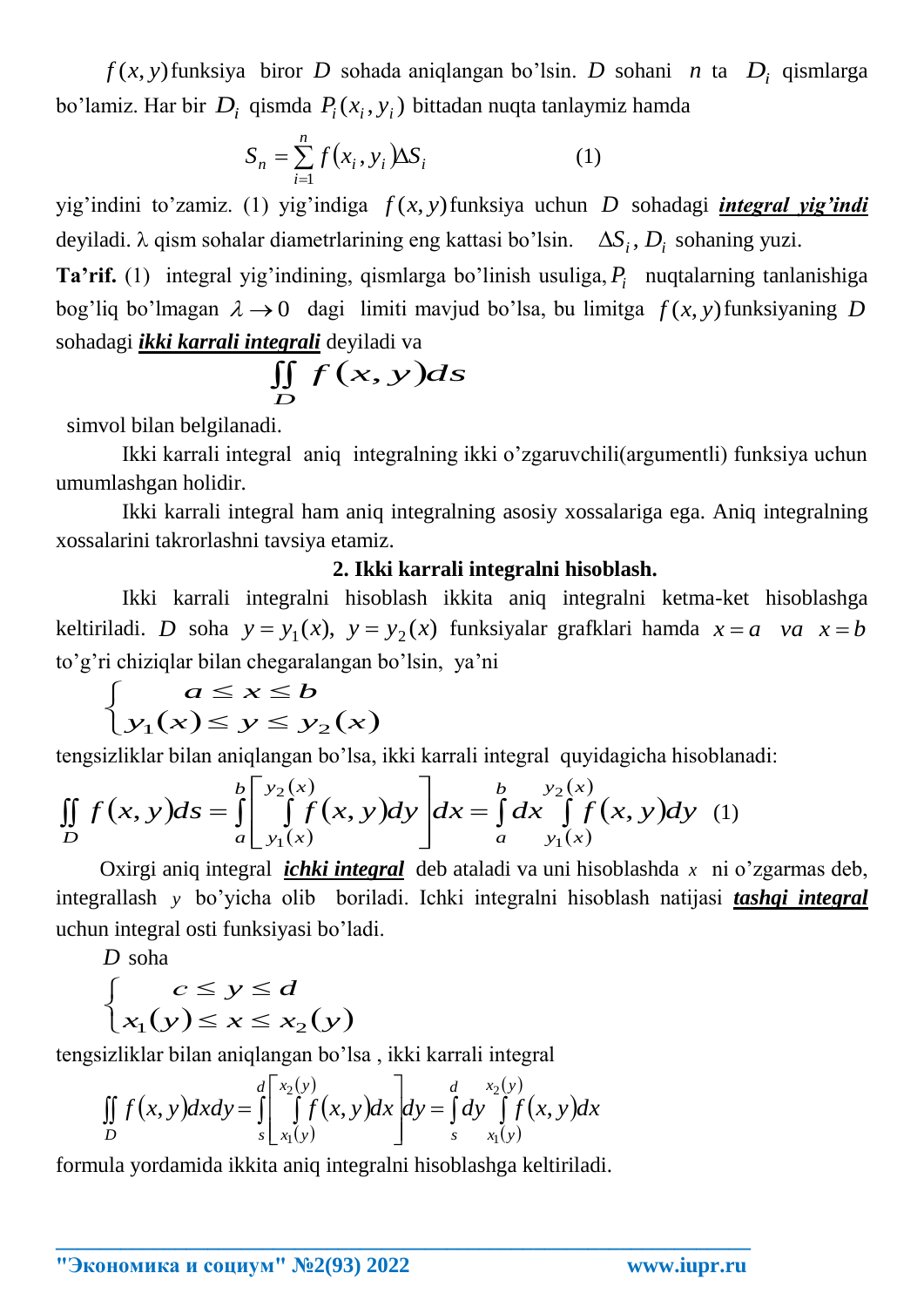1-misol.  $\iint x \ln y dx dy$  integralni *D* soha:  $0 \le x \le 4$ ,  $1 \le y \le e$  to'g'ri to'rtburchak *D*

bo'lganda hisoblang.

Yechish. (1) formulaga asosan,

$$
\iint\limits_{D} x \ln y \, dx \, dy = \int\limits_{0}^{4} x \, dx \int\limits_{0}^{e} \ln y \, dy = \int\limits_{0}^{4} x \, dx \big[ y \ln y - y \big]_{1}^{e} = \frac{x^{2}}{2} \Big|_{0}^{4} = 8 \, .
$$

2-misol.  $\iint (x - y)dx$ *D*  $(x - y)dx dy$  integralni  $D: y = 2 - x^2$ ,  $y = 2x - 1$ , chiziqlar bilan chegaralangan

soha bo'lganda hisoblang.

Yechish. Birinchi chiziq uchi (0,2) nuqtada *OY* o'qiga simmetrik bo'lgan parabola. Ikkinchisi chiziq to'g'ri chiziq. Bu chiziqlarning kesishish nuqtalarini topamiz:

$$
\begin{cases}\ny = 2 - x^2 \\
y = 2x - 1\n\end{cases}
$$

tenlamalar sistemasini yechib,  $A(-3,-7)$ ,  $B(1,1)$  nuqtalarni topamiz. (1) formulaga asosan,

$$
\iint_{D} (x, y) dx dy = \int_{-3}^{1} dx \int_{2x}^{2-x^2} (x - y) dy =
$$
\n
$$
= \int_{-3}^{1} \left[ xy - \frac{y^2}{2} \right]_{2x-1}^{2-x^2} dx = \int_{-3}^{1} \left[ x \cdot (2 - x^2) - \frac{(2 - x^2)^2}{2} - \left[ x \cdot (2x - 1) - \frac{(2x - 1)^2}{2} \right] dx \right] dx =
$$
\n
$$
= \int_{-3}^{1} \left( 2x - x^3 - \frac{4 - 4x^2 + x^4}{2} - 2x^2 + x + \frac{4x^2 - 4x + 1}{2} \right) dx =
$$
\n
$$
\int_{-3}^{-3} = \int_{-3}^{1} \left( -\frac{1}{2} x^4 - x^3 + 2x^2 + x - \frac{3}{2} \right) dx =
$$
\n
$$
= \left[ -\frac{1}{10} x^5 - \frac{1}{4} x^4 + \frac{2}{3} x^3 + \frac{1}{2} x^2 - \frac{3}{2} x \right]_{-3}^{1} = 4 \frac{4}{15}
$$

bo'ladi.

### **2. Ikki karrali integralning tatbiqlari.**

 $f(x, y)dx dy$ *D* 1.  $\iint f(x, y) dxdy$  integralda  $f(x, y) = 1$  bo'lsa,  $\iint$ *D dxdy* integral *D* figuraning yuzini ifodalaydi, ya'ni

$$
S = \iint\limits_D dx dy
$$

**\_\_\_\_\_\_\_\_\_\_\_\_\_\_\_\_\_\_\_\_\_\_\_\_\_\_\_\_\_\_\_\_\_\_\_\_\_\_\_\_\_\_\_\_\_\_\_\_\_\_\_\_\_\_\_\_\_\_\_\_\_\_\_\_**

1-misol.  $x = 4y - y^2$ ,  $x + y = 6$  chiziqlar bilan chegaralangan sohaning yuzini toping.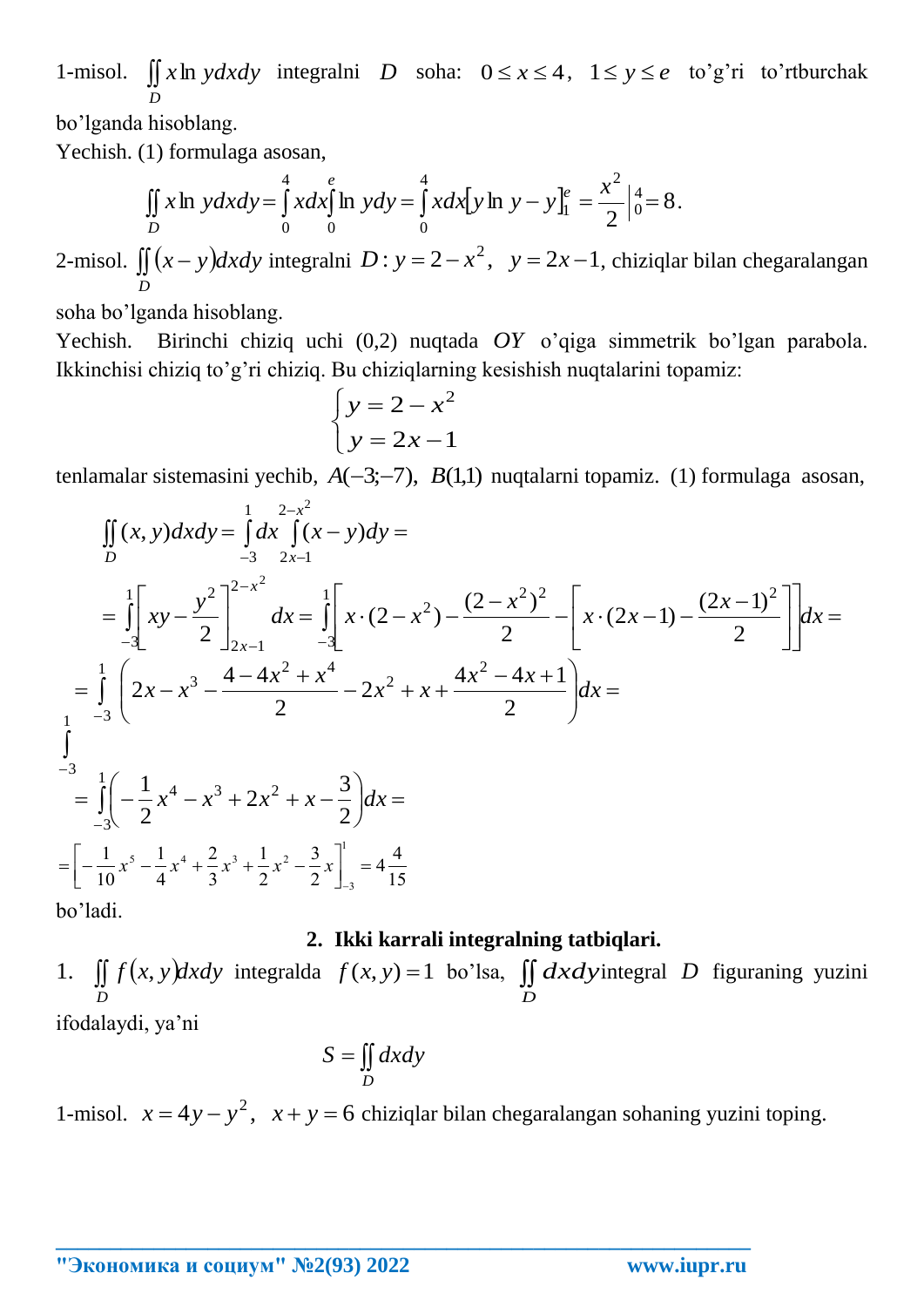Yechish. Berilgan chiziqlarning kesishish nuqtalarini topamiz. (echish. Berilgan chiziqlarni<br>  $x = 4y - y^2$ ,  $x = 6 - y$  dan  $4y - y^2 = 6 - y$ ,<br>  $y_1 = 2$ ,  $y_2 = 3$ ;  $x_1 = 4$ ,  $x = 3$ ;  $A(4;2)$  va  $B(3;3)$  $x = 4y - y^2$ ,  $x = 6 - y$  *dan*  $4y - y^2 = 6 - y$ ,  $y^2 - 5y + 6 = 0$ ,  $= 2, y_2 = 3; x_1 = 4, x =$ kesishish nuqtalari bo'ladi. Shunday qilib, yuza

$$
x = 4y - y^2, x = 6 - y \quad \text{dan} \quad 4y - y^2 = 6 - y, \quad y^2 - 5y + 6 = 0,
$$
\n
$$
y_1 = 2, y_2 = 3; x_1 = 4, x = 3; A(4;2) \text{ va } B(3;3)
$$
\nShunday qilib, yuza

\n
$$
S = \iint_D dxdy = \int_2^3 dy \int_0^4 dx = \int_2^3 x \Big|_0^4 y - y^2 \Big|_0^4 dy = \int_2^3 (4y - y^2 - 6 + y) dy = \int_2^3 (5y - y^2 - 6) dy = \int_2^3 (5y - y^2 - 6) dy = \int_2^3 (5y - y^2 - 6) dy = \int_2^3 (5y - y^2 - 6) dy = \int_2^3 (5y - y^2 - 6) dy = \int_2^3 (5y - y^2 - 6) dy = \frac{1}{3}
$$
\nEquation (1.11)

2. Yuqoridan  $z = f(x, y)$  sirt, quyidan  $z = 0$  tekislik, yon tomondan to'g'ri silindrik sirt bilan hamda *XOY* tekislikda *D* sohani hosil qiladigan *silindrik jismning xajmi*

 $V = \iint f(x, y)$ *D*  $V = \iint f(x, y) dxdy$  integral bilan xisoblanadi.

2-misol.  $y = 1 + x^2$ ,  $z = 3x$ ,  $y = 5$ ,  $z = 0$  sirtlar bilan chegaralangan I oktantadagi jismning hajmini hisoblang.

Yechish. Hajmi hisoblanishi kerak bo'lgan jism yuqoridan  $z = 3x$  tekislik, yondan  $y = 1 + x^2$  parabolik silindr,  $y = 5$  tekislik bilan chegaralangan. Shunday kilib

Yechish. Hajmi hisoblanishi kerak bo'lgan jism yuqoridaan 
$$
z = 3x
$$
 tekislik, y  
\n $y = 1 + x^2$  parabolik silindr,  $y = 5$  tekislik bilan chegaralangan. Shunday kilib  
\n
$$
V = \iint_D 3xdxdy = 3\int_0^2 xdx \int_{1+x^2}^5 dy = 3\int_0^2 x[5 - (1 + x^2)]dx = 3\int_0^2 (4x - x^3)dx = 3\left(4\frac{x^2}{2} - \frac{x^4}{4}\right)_{0}^2 = 3\left(2 \cdot 2^2 - \frac{2^4}{4}\right) = 24 - 12 = 12 \text{ ky6.6up.}
$$

Plastinka har bir nuqtasidagi zichlik funksiyasi  $\gamma(x, y)$  bo'lsa, uning massasi

$$
m = \iint\limits_{D} \gamma(x, y) dxdy
$$

integral bilan hisoblanadi.

Plastinkaning *OX va OY* o'qlarga nisbatan *statik momentlari***.**

$$
M_x = \iint\limits_D y\gamma(x, y)dxdy, M_y = \iint\limits_D x\gamma(x, y)dxdy
$$

formulalar bilan hisoblanadi.

Plastinka birjinsli, ya'ni  $\gamma = \cos nt$  bo'lganda uning **og'irlik markazining** *koordinatalari*

$$
\overline{x}_c = \frac{M_x}{S} = \frac{\iint x dx dy}{S} \qquad \overline{y}_c = \frac{M_x}{S} = \frac{\iint y dx dy}{S}
$$

**\_\_\_\_\_\_\_\_\_\_\_\_\_\_\_\_\_\_\_\_\_\_\_\_\_\_\_\_\_\_\_\_\_\_\_\_\_\_\_\_\_\_\_\_\_\_\_\_\_\_\_\_\_\_\_\_\_\_\_\_\_\_\_\_**

formulalar yordamida topiladi, bu yerda *S* , *D* sohaning yuzi. Plastinkaning OX va OU o'qlariga nisbatan *inertsiya momentlari*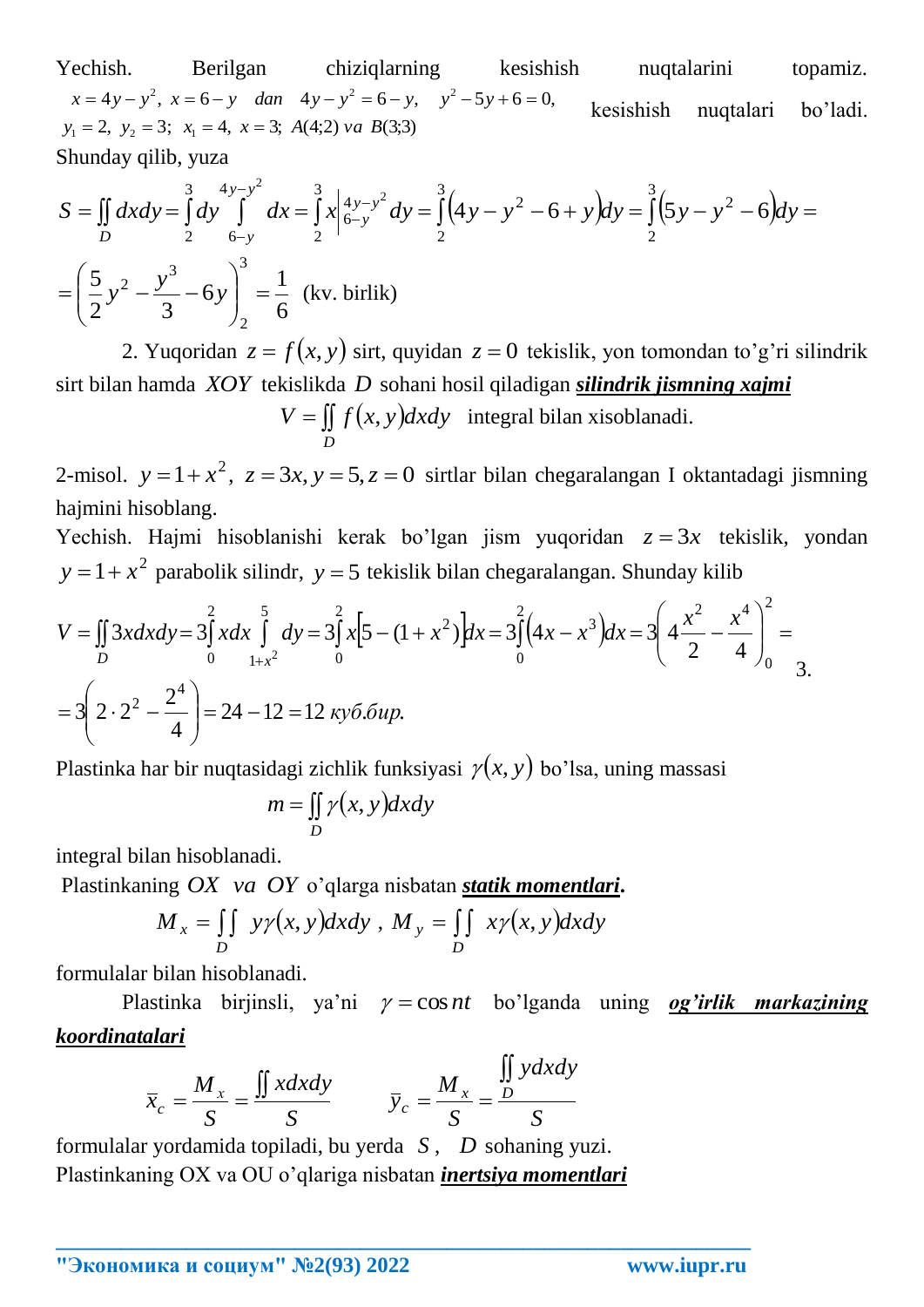$$
J_x = \iint_D y^2 \gamma(x, y) dx dy, J_y = \iint_D x^2 \gamma(x, y) dx dy
$$

formulalar bilan, koordinatlar boshiga nisbatan inertsiya momenti

$$
J_0 = \iint_D (x^2 + y^2) y(x, y) dx dy = J_x + J_y
$$

formula bilan aniqlanadi. Yuqoridagi formulalarda  $\gamma(x, y) = 1$  deb tekis figuralarning geometrik inertsiya momentlarini topish formulalarini olamiz.

3-misol.  $y^2 = 4x + 4$ ,  $y^2 = -2x + 4$  chiziqlar bilan chegaralangan figuraning og'irlik markazining koordinatlarini toping.

Yechish. Chiziqlar *OX* o'qiga nisbatan simmetrik bo'lganligi uchun  $\bar{y}_c = 0$   $\bar{x}_c$  ni topamiz:

topamiz:  
\n
$$
S = \iint_D dxdy = 2\int_0^2 dy \int_{\frac{y^2-4}{4}}^{2} dy = 2\int_0^2 \left(\frac{4-y^2}{2} - \frac{y^2-4}{4}\right) dy = 2\int_0^2 \left(3 - \frac{3y^2}{4}\right) dy =
$$
\n
$$
= 6\left[ y - \frac{y^3}{12} \right]_0^2 = 6\left(2 - \frac{8}{12}\right) = 8
$$
\n
$$
\bar{x}_c = \frac{1}{8} \iint_L x dx dy = \frac{1}{8} 2\int_0^2 dy \int_0^{\frac{4-y^2}{2}} x dx dy = \frac{1}{8} \int_0^2 \left[ \frac{4-y^2}{4} - \frac{y^2-4}{16} \right] dy = \frac{1}{8} \int_0^2 \left(3 - \frac{3}{2}y^2 + \frac{3}{16}y^4\right) dy =
$$

$$
= \frac{1}{8} \left( 3y - \frac{y^3}{2} + \frac{3y^5}{80} \right)_0^2 = \frac{2}{5}.
$$
 Demak  $C(\frac{2}{5};0)$ .

#### **Adabiyotlar ro'yxati**:

- 1. Сlaudio Сanuto, Anita Tabacco "Mathematical Analysis", Italy, Springer, I-part, 2008, II-part, 2010.
- 2. W. WL.Chen "Linear algebra ", London, Chapter 1-12, 1983, 2008.
- 3. W.WL.Chen "Introduction to Fourier Series", London, Chapter 1-8, 2004, 2013.
- 4. W.WL.Chen "Fundamentales of Analysis", London, Chapter 1-10, 1983, 2008.
- 5. Soatov Yo U. Oliy matematika. Т., O'qituvhi, 1995. 1- 5 qismlar.
- 6. Azlarov Т., Мansurov Х. Matematik analiz, Тoishkent, O'qituvhi, 1-qism, 1989.
- 7. Бугров Я.С., Никольский С.М. Дифференциальные уравнения. Кратные интегралы. Рады. Функции комплексного переменного. - Наука, 1997.

**\_\_\_\_\_\_\_\_\_\_\_\_\_\_\_\_\_\_\_\_\_\_\_\_\_\_\_\_\_\_\_\_\_\_\_\_\_\_\_\_\_\_\_\_\_\_\_\_\_\_\_\_\_\_\_\_\_\_\_\_\_\_\_\_**

8. V.Ye.Shneyder, А.I.Slutskiy, А.S.Shumov. Qisqaha oliy matematika kursi. Т., 1985., 2-qism.